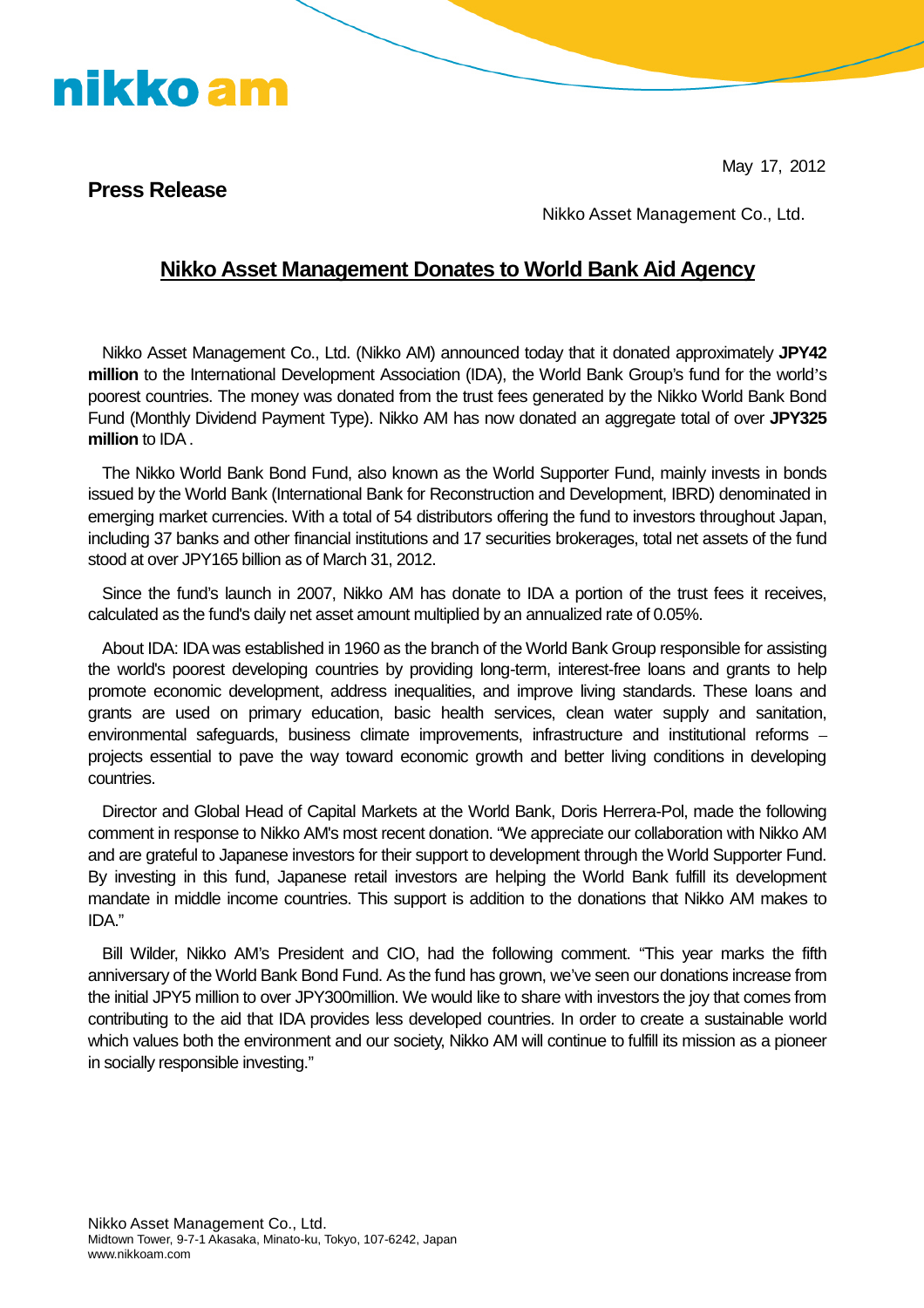#### **Nikko AM's CSR Activities**

As an asset management firm, Nikko AM is actively engaged in a wide range of corporate social responsibility (CSR) activities related to the environment and the development of a sustainable society. Providing continuous assistance to developing countries with donations from the World Supporter Fund is just one of Nikko AM's long-term CSR initiatives. The firm will continue to support initiatives that deliver aid to developing nations and bring smiles to the faces of the world's children by promoting its Nikko World Bank Bond Fund and informing its investors of such activities.

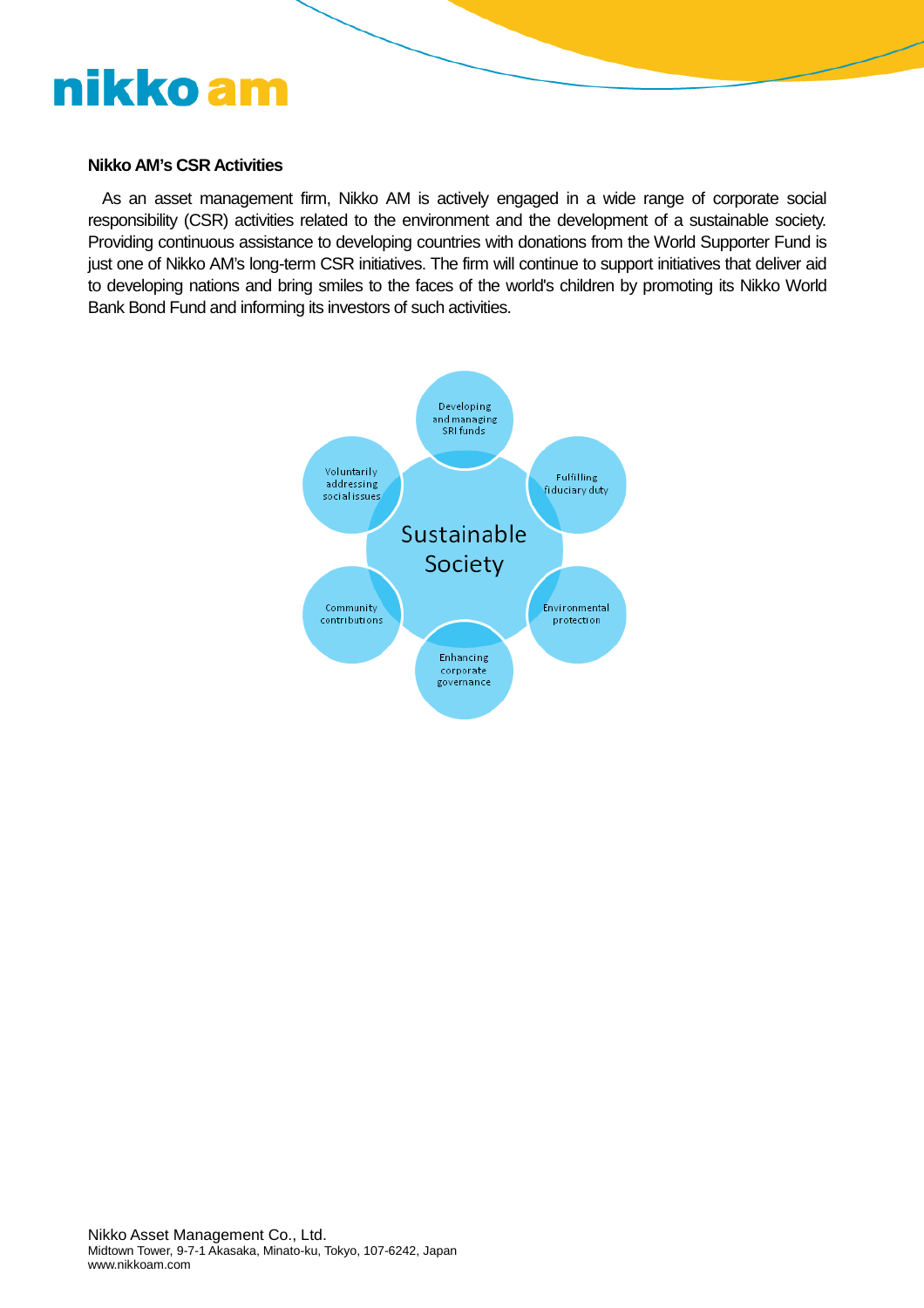### <**Nikko World Bank Bond Fund (Monthly Dividend Payment Type)**>

| <b>Purchase Memo</b>                      |                                                                                                                                                                                                                                                                                                                                                                                    |  |
|-------------------------------------------|------------------------------------------------------------------------------------------------------------------------------------------------------------------------------------------------------------------------------------------------------------------------------------------------------------------------------------------------------------------------------------|--|
| Product Type                              | Open-end investment trust / Overseas / Bond                                                                                                                                                                                                                                                                                                                                        |  |
| Purchase Unit                             | Please contact the fund distributor or management company for information on purchase<br>units.                                                                                                                                                                                                                                                                                    |  |
| Purchase Price                            | NAV as of the business day following the application date                                                                                                                                                                                                                                                                                                                          |  |
| Days when<br>Purchase is<br>Unavailable   | Applications for purchase cannot be accepted when the application date falls on a holiday for<br>the London Stock Exchange or the New York Stock Exchange, or banks in London or New<br>York. Please contact the distributor for details.                                                                                                                                          |  |
| <b>Trust Period</b>                       | Unlimited (Launch date: June 21, 2007)                                                                                                                                                                                                                                                                                                                                             |  |
| <b>Closing Date</b>                       | The 12th of each month (or the next business day if the 12th is a holiday)                                                                                                                                                                                                                                                                                                         |  |
| <b>Dividends</b>                          | At every settlement period the amount of dividends will be decided by the management<br>company, and in principle stable dividends will be paid consistently.<br>*The fund does not guarantee the payment of future dividends.                                                                                                                                                     |  |
| <b>Redemption Price</b>                   | NAV as of the business day following the redemption application date                                                                                                                                                                                                                                                                                                               |  |
| Days when<br>Redemption is<br>Unavailable | Redemption applications cannot be accepted when the redemption application date falls on<br>a holiday for the London Exchange or New York Stock Exchange, or banks in London or<br>New York. Please contact the distributor for details.                                                                                                                                           |  |
| Payment of<br>Redemption<br>Proceeds      | In principle, payment after 6 business days following the day of receiving the application for<br>redemption.                                                                                                                                                                                                                                                                      |  |
| <b>Tax Implications</b>                   | In principle, the amount of normal dividends received as well as the marginal profit made at<br>the time of redemption or maturity shall be taxable.<br>These funds will be treated as equity investment trusts for tax purposes.<br>∗<br>For more detail, please refer to the investment trust explanatory document (prospectus<br>$\ast$<br>distributed in advance of purchase). |  |

### **Management Company and Other Related Companies**

|              | Management Company: Nikko Asset Management Co., Ltd.                      |
|--------------|---------------------------------------------------------------------------|
| Trustee:     | The Nomura Trust and Banking Co., Ltd.                                    |
| Distributor: | Please contact below to inquire about distributors.                       |
|              | Nikko Asset Management Co., Ltd.                                          |
|              | Website: http://www.nikkoam.com/                                          |
|              | Call Center: 0120-25-1404 (9 a.m. - 5 p.m. Closed Saturdays, Sundays, and |
|              | holidays)                                                                 |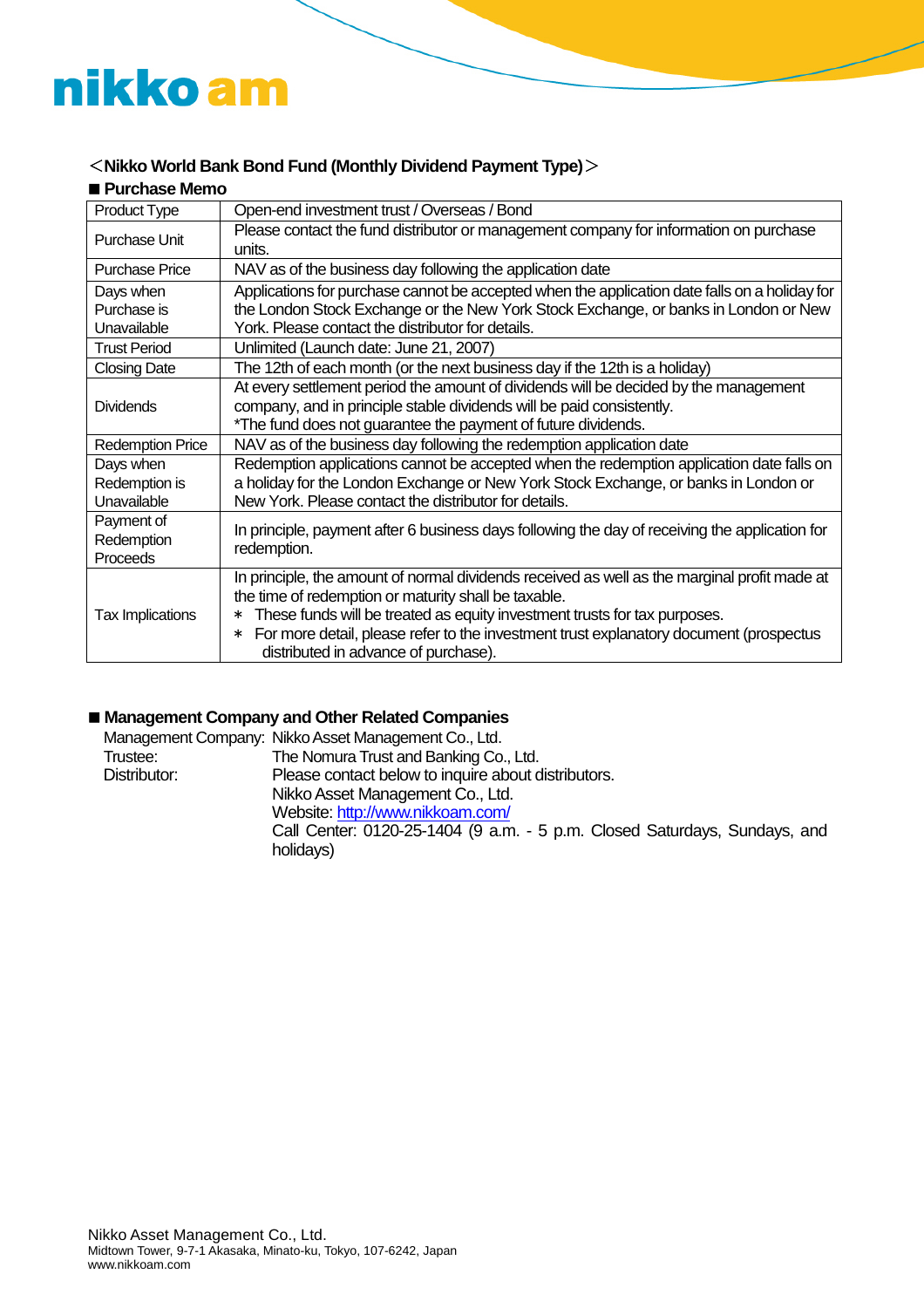### ■ Outline of Fees, etc.

Investors must bear the following expenses:

<Fee charged directly at the time of purchase and redemption>

- ●Purchase Application Fees: An application fee of no higher than 3.15% (3.0% before tax) shall be set by the distributor and charged at the time of application.
	- \* For investors who choose the dividend reinvestment course, no purchase application fee will apply to units purchased through reinvestment of investment gains.
- Redemption Fees: Not applicable

Amount Retained in TrustAssets: Not applicable

<Fees and expenses charged indirectly through the trust assets (i.e. paid from the Fund)>

Trust Fees: The trust fee is calculated by multiplying the total net asset value by approximately 1.268% per annum (1.223% before tax).

Breakdown of the trust fee rate: Trust fee rate of the Fund: 0.945% per annum (0.90% before tax); Trust fee charged for incorporation of investment target Cayman Islands yen denominated foreign investment trust "World Bank Bond Income Fund Class A": approx. 0.323% per annum. Of these, the trust fee rate for the concerned foreign investment trust will vary based on total net assets and the currency market. Accordingly, the actual trust fees charged will also change. For more detail, please refer to the investment trust explanatory document (prospectus distributed in advance of purchase).

Other Expenses: Expenses for creating and delivering prospectuses and audit costs will be paid out of the fund's trust assets with an amount reached by multiplying an annual rate of no greater than 0.1% on the fund's daily net asset value.

> Brokerage commissions on securities in the portfolio, interest on borrowings and advances and other fees are paid out of the fund's trust assets each time they are incurred

> \*The rate or maximum amounts applicable to brokerage commissions on securities in the portfolio and other fees cannot be indicated in advance because actual amounts will vary depending on the state of the assets managed and other factors.

- The total amount of fees charged to the Fund will vary depending on the length of investment period and other factors. Therefore, we cannot give a specific total.
- For more detail, please refer to the investment trust explanatory document (prospectus distributed in advance of purchase).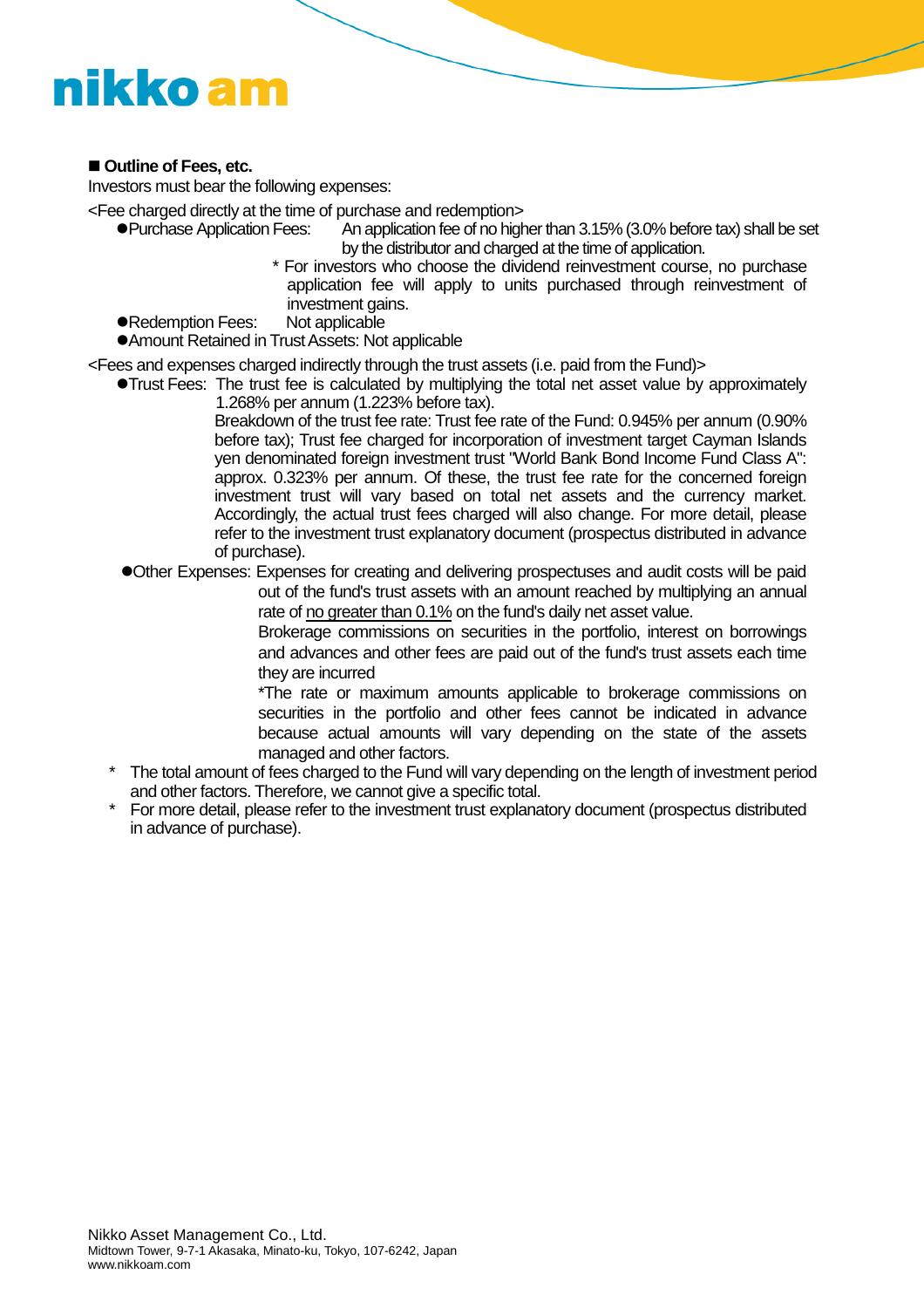### ■ Risk Information

Invested principal is not guaranteed and may incur losses where the value of your investment principal will fall below par as the result of a decline in the NAV. All gains and losses from the management of the fund belong to the investor (beneficiary). This fund also differs from bank deposits.

This Fund will invest mainly in bonds. As a result, its NAV may drop due to falls in the prices of bonds or deterioration in the financial conditions and performance of the organizations that issue bonds, thereby causing losses to investors. In addition, if the Fund invests in assets denominated in foreign currencies, a loss may be incurred due to foreign exchange fluctuations.

The principal risks for the investment trust securities, which are the investment outlet, are as follows.

[Foreign Currency Risk] [Country Risk][Price Fluctuation Risk] [Liquidity Risk] [Credit Risk]

- \* Prices of securities targeted for investment of this Fund will fluctuate due to the effects of the aforementioned risks. Therefore, please note that this Fund itself has these risks as well.
- \* Factors for NAV fluctuations are not limited to those explained above.

#### ■ Other Matters to Consider

- These materials were prepared as a supplement to the prospectus (distributed in advance of purchase) for the Nikko World Bank Bond Fund (Monthly Dividend Payment Type) offered by Nikko AM and to promote investors' understanding of this Fund.
- The provisions stipulated inArticle 37-6 of the Financial Instruments and ExchangeAct (the cooling-off period) do not apply to transactions of the Fund.
- Unlike bank deposits or insurance policies, investment trusts are not protected by the Deposit Insurance Corporation or the Insurance Policyholders Protection Corporations. Nor are investment trusts protected by Investor Protection Funds when purchased at banks or other registered financial institutions.
- Any profit or loss derived from the management of investment trusts belongs to all the beneficiaries. When purchasing to these funds, distributor will provide you with an investment trust explanatory document (or prospectus distributed in advance of application) beforehand, so please be sure to verify the details and make your own decision whether or not to invest.